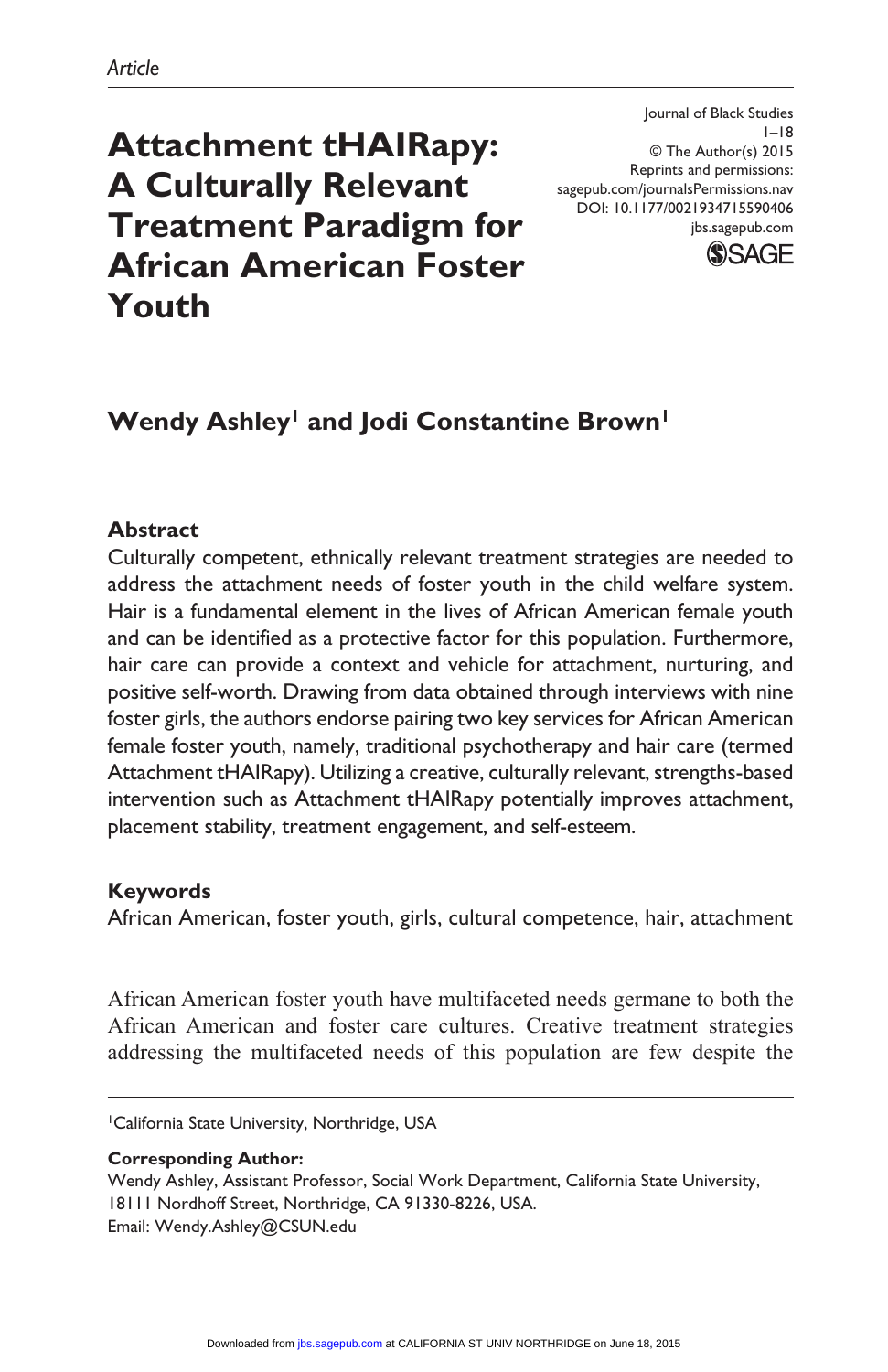importance of providing a culturally relevant context that promotes development, well-being, and healthy attachments. African American foster youth are particularly vulnerable to attachment-related deficits due to their overrepresentation in the child welfare system; African American children make up 15% of the national population but represent 41% of the foster care population in the United States (Chipungu & Bent-Goodley, 2004; Courtney & Skyles, 2003; Harris & Hackett, 2008; Needell, 2006; United States Government Accountability Office [USGOA], 2007).

In this article, attachment, cultural competence, and mental health are explored based on the self-identified needs and lived experiences of African American foster youth. These concepts are recognized as fundamental challenges in child welfare, yet African American foster youth are significantly underrepresented in the literature despite disproportionality in the foster care system. This article explores the authors' experience in combining two key services in the lives of female African American foster youth: psychotherapy and hair care (termed Attachment tHAIRapy). Through interviews held prior to and following Attachment tHAIRapy, data and observations were obtained regarding clients' experiences and feelings. The authors posit that creative interventions such as Attachment tHAIRapy may provide a strengths-based, culturally responsive treatment paradigm for African American female foster youth.

# **Theoretical Concepts**

## *Attachment*

Attachment is a key concept in child welfare, but research studies are scarce. Literature with vulnerable children utilizing Bowlby's (1969) attachment theory tends to focus on clarifying concepts and reviewing content (e.g., Fitton, 2012; Walker, 2008; Wilson, 2009), or presenting theoretical models (e.g., Howe, 2006; Snyder, Shapiro, & Treleaven, 2012). Dykas, Woodhouse, Jones, and Cassidy (2014) explore attachment-related memory biases in a laboratory setting, but the importance of translating theory into clinical practice should not be overlooked. Wimmer, Vonk, and Bordnick (2009) try to fill the clinical practice gap and found preliminary evidence that attachment therapy with licensed therapists decreased Reactive Attachment Disorder in a small sample of adopted youth, while Ponciano (2010) uses in-home observations to explore attachment quality between 76 foster mothers and their foster children, finding that more than half of the mother-child dyads constructed secure attachments.

The traumatic nature of abuse or neglect combined with removal from the home and/or community significantly affects parent-child attachment interactions (van den Dries, Juffer, van IJzendoorn, & Bakermans-Kranenburg,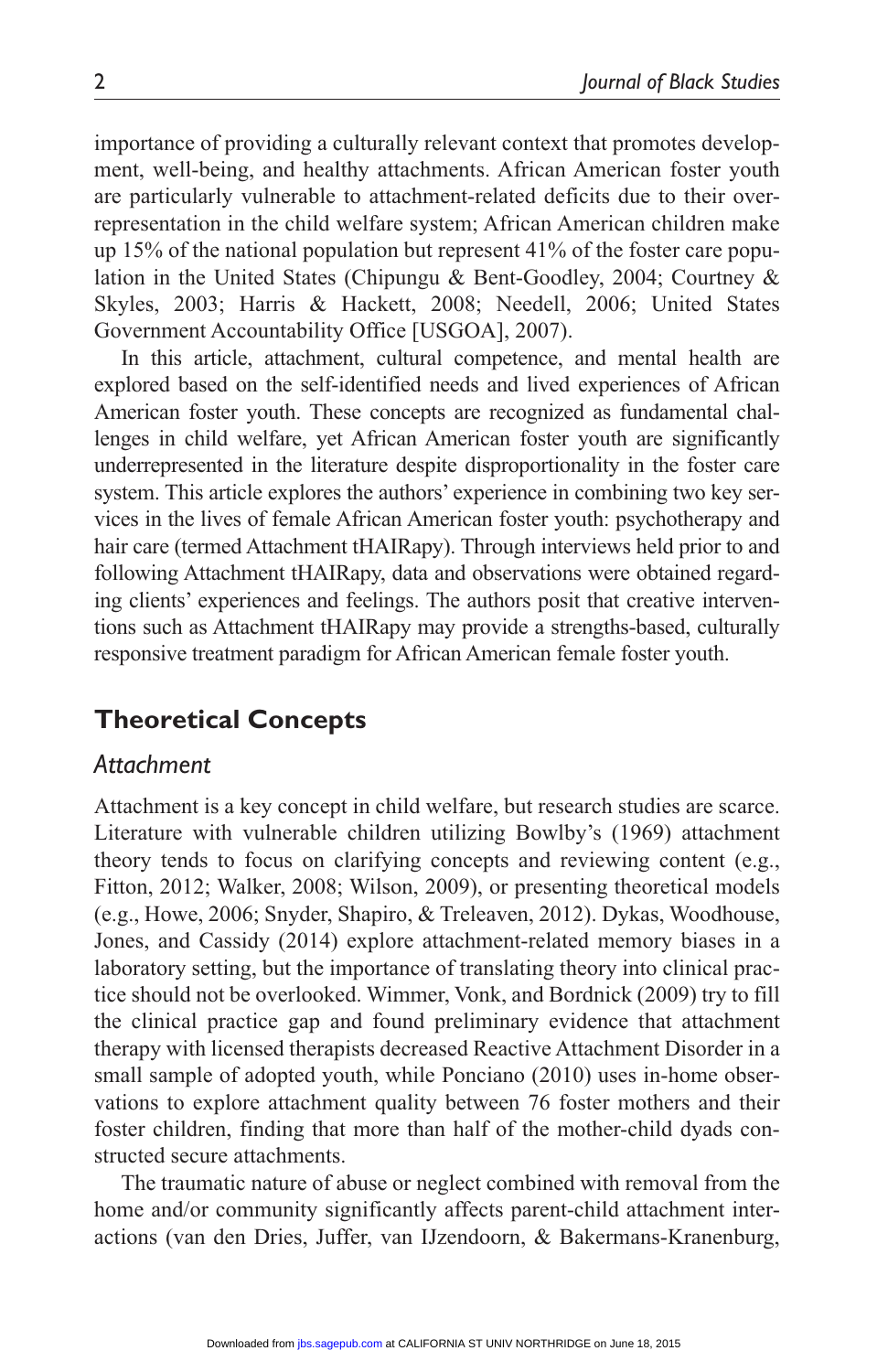2009; Zilberstein, 2014). Maltreatment increases the potential for insecure, disorganized, or disoriented attachments, and may reflect the dysfunctional dynamics of abuse or neglect (Mennen & O'Keefe, 2005). Thus, mental representations of self and interpersonal interactions may be characterized by self-deprecation, mistrust, rejection, or hostility (Price & Glad, 2003). Mennen and O'Keefe (2005) posit that attention to children in the child welfare system's attachment relationships is critical to increase the likelihood of a trajectory of positive outcomes, including healthy, attached relationships with family, peers, and/or other influential adults.

Positive outcomes for foster care youth may be affected by therapeutic relationships. Sroufe and Siegel (2011) maintain that therapeutic experiences can profoundly alter a youth's developmental trajectory and argue that the neuroplasticity of the human brain allows for relationships that "remove the synaptic legacy of early social experience" (p. 9) throughout the life cycle. In other words, positive therapeutic relationships may have the capacity for repairing attachment-related deficits.

Rigorous, randomized controlled trials examining the effects of an attachment therapy intervention are scarce (e.g., Israel & Diamond, 2013; Spieker, Oxford, Kelly, Nelson, & Fleming, 2012), although they find promising treatment results in community-based samples. More commonly used in the literature are case studies describing potentially successful therapeutic interventions (Moore, 2006; Padykula & Conklin, 2010; Zilberstein, 2014). Padykula and Conklin (2010) effectively utilize a case example of an adult woman suffering from treatment resistant addiction to illustrate the self-regulation model (SRM), while Zilberstein (2014) provides a case vignette illustrating how to integrate cognition and trauma into treatment studies. Seldom described in the literature are creative strategies to enhance attachment. Moore (2006) describes the use of drama as a meaningful therapeutic approach with adoptive parents and their children who suffered abuse or neglect in their family of origin, but he does not address cultural competency as a potential challenge or important consideration.

### *Cultural Competence*

African American children and families in the child welfare system often receive disparate treatment when compared with other racial groups, reflecting a larger social justice concern (McRoy, 2005; USGOA, 2007). Research reflects that African American children in foster care experience differences in the quality of services (Courtney, Barth, Berrick, & Brooks, 1996; Knott & Giwa, 2012), have fewer contacts by caseworkers (Garland, Landsverk, & Lau, 2003), and have less access to drug treatment, mental health, and family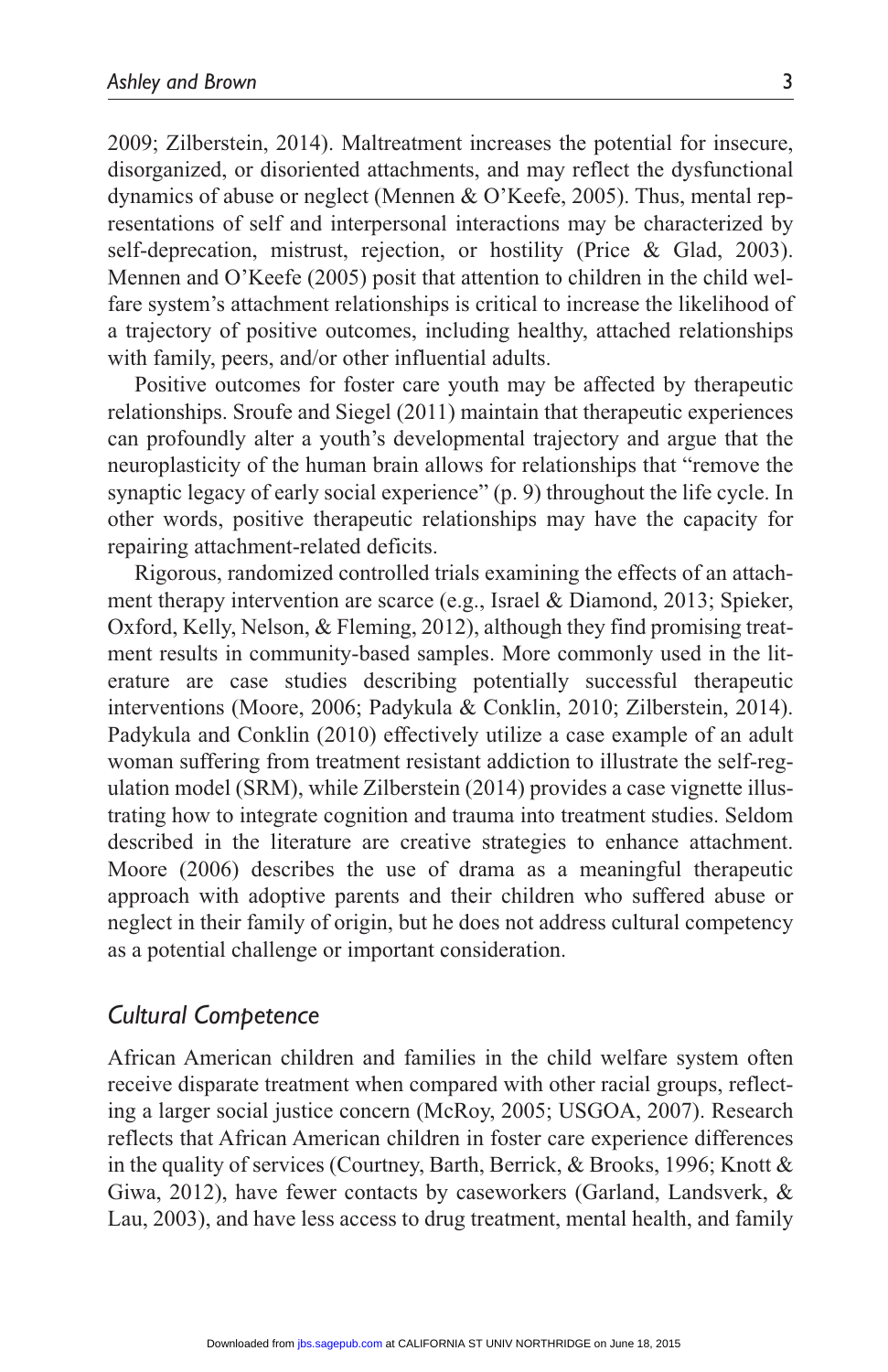preservation services (Denby, Curtis, & Alford, 1998; Knott & Giwa, 2012). African American foster youth have been found to have a higher need for mental health care than any other racial group; however, these needs are frequently unaddressed by service providers (Baker, Kurland, Curtis, Alexander, & Papa-Lentini, 2007). Mental health services provided to child welfare consumers may not be provided in a culturally competent manner or adapted to the needs of diverse families, leading to their underutilization among racial minorities (Briggs & McBeath, 2010).

Cultural competence with African American foster youth necessitates an incorporation of client needs, cultural knowledge, and the use of evidencebased practice (EBP) and/or empirically supported interventions (ESIs; Briggs & McBeath, 2010). However, African Americans are frequently underrepresented in research, and African American foster youth are relatively non-existent in research trials. Briggs and McBeath (2010) assert that the historic exclusion of different cultural groups from program development and research has limited the applicability of EBP interventions with culturally diverse populations, resulting in lack of clarity regarding the effectiveness of common mental health interventions. Studies reflecting culturally competent interventions with non-majority populations or comprising African American specific practice guidelines are rare, with even fewer interventions consistently used by child welfare agencies (Briggs & McBeath, 2010). The aforementioned discrepancies between research and practice, African Americans and dominant group, and foster care and non-foster care populations have significant treatment implications. Common approaches to assessment, diagnosis, treatment, and evaluation may be inappropriate or irrelevant for African American foster youth, contributing to increased marginalization, increased mental health acuity, and placement instability (Briggs, 2009; Briggs & McBeath, 2010; Curtis, Dale, & Kendall, 1999).

## *Mental Health*

Mental health practitioners are challenged with cultivating cultural competence in a context where EBPs, ESIs, and other therapeutic protocols are constructed largely without African American contribution (Briggs & McBeath, 2010). For African American foster youth, the complexity of identification with both African American and foster care cultures renders them considerably less visible. It is likely that the experience of receiving culturally incongruent treatment has had an impact on the perception of mental health services, stigma, and comfort or trust in treatment providers for African American consumers. The report *Mental Health: Culture, Race, and Ethnicity: A Supplement to Mental Health: A Report of the Surgeon General*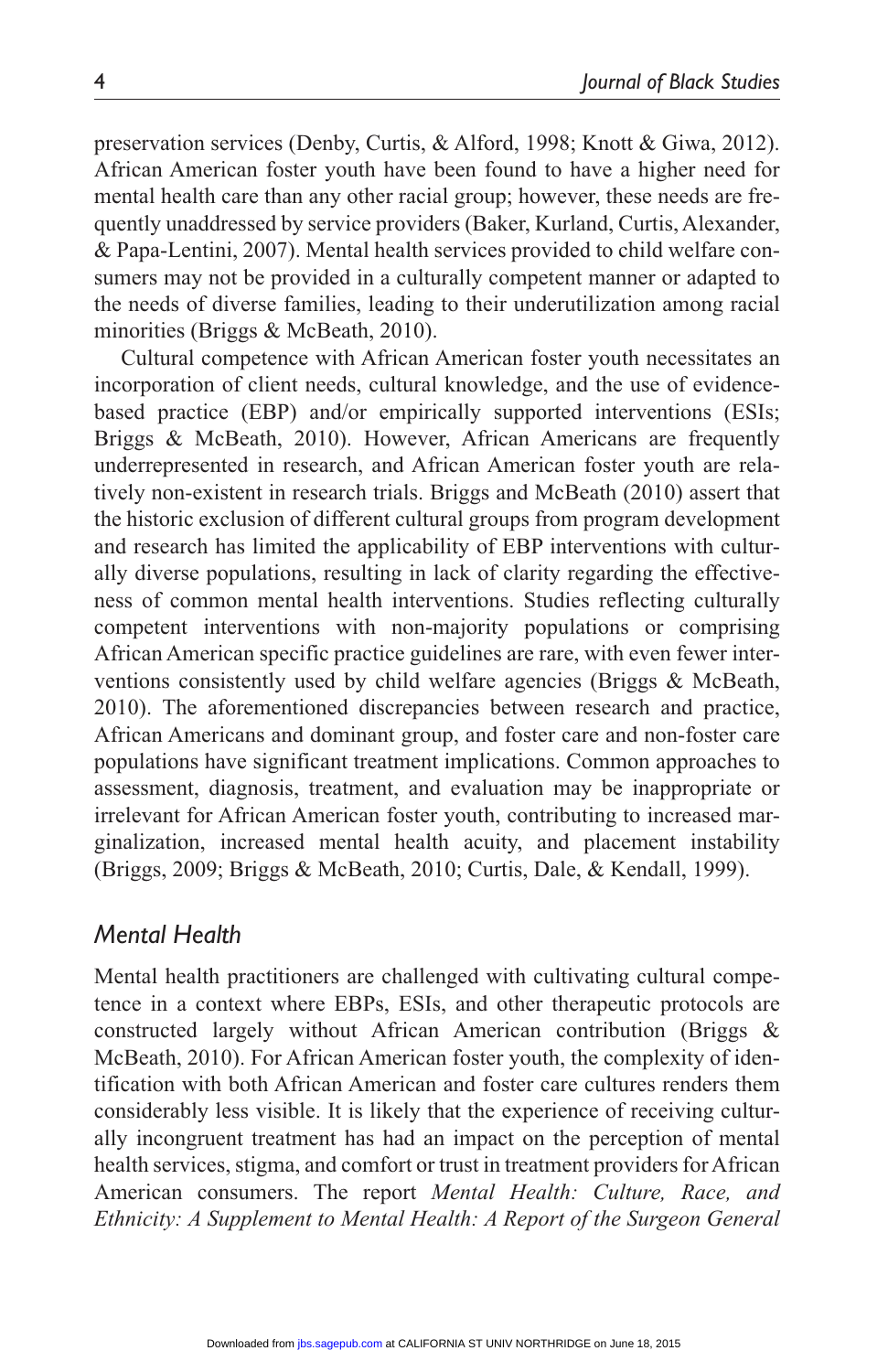(Office of the Surgeon General [the United States], Center for Mental Health Services [the United States], National Institute of Mental Health [the United States], 2001) notes that clients of color struggle with mental health assistance due to "clinician's lack of awareness of cultural issues, bias, or inability to speak the client's language and the client's fear and mistrust of treatment" (p. 14). African American's mistrust of dominant group health/wellness service provision is well documented, largely as a result of ethical maltreatment from the Tuskegee Syphilis Experiment and the highly publicized experiences of individuals such as Henrietta Lacks and Elaine Riddick (Victorian, 2011). The inclusion in unethical research experiments and exclusion from contemporary research trials have resulted in practitioners and services that perpetuate dominant racial bias, engendering intergenerationally perpetuated historical trauma for many African Americans.

Racism is insidious in mental health treatment (Barbee, 2002; Meyer & Zane, 2013; Wallace, 2012; Williams & Williams-Morris, 2000). A body of research reflects that African Americans are not appropriate candidates for therapy, citing them as crisis oriented, less psychologically minded, nonintrospective, and concrete (Briggs & McBeath, 2010; Liggan & Kay, 1999). This racist characterization of African Americans' psychotherapeutic potential minimizes the strengths, resources, and experiences of the population. For foster youth, in particular, integrating race and culture into treatment is imperative. Briggs and McBeath (2010) assert that African American foster youth find interventions that do not respond directly to race-related experiences less relevant. Culturally competent treatment, therefore, must integrate acknowledgment of the influence of culture and resolution of racial conflicts with the client's presenting problems. For foster youth, these conflicts are often internalized from parent-child relationships or reinforced through the trauma of displacement. The development or maintenance of attachment relationships may be a critical factor in identifying cultural conflicts and mitigating the impact of the separation and loss that is often inherent in foster care placement (Grigsby, 1994).

### **The Significance of Hair Care**

The development of culturally competent treatment strategies to promote attachment in African American foster youth requires creativity to determine cultural relevance. Within African American families, racial characteristics such as hair texture are often tied to affective qualities in attachment relationships (Lewis, 1999). As a result, physical characteristics may contain valuable information regarding attachment for foster youth. For many African Americans, self-worth, potential for success, and perceived attractiveness are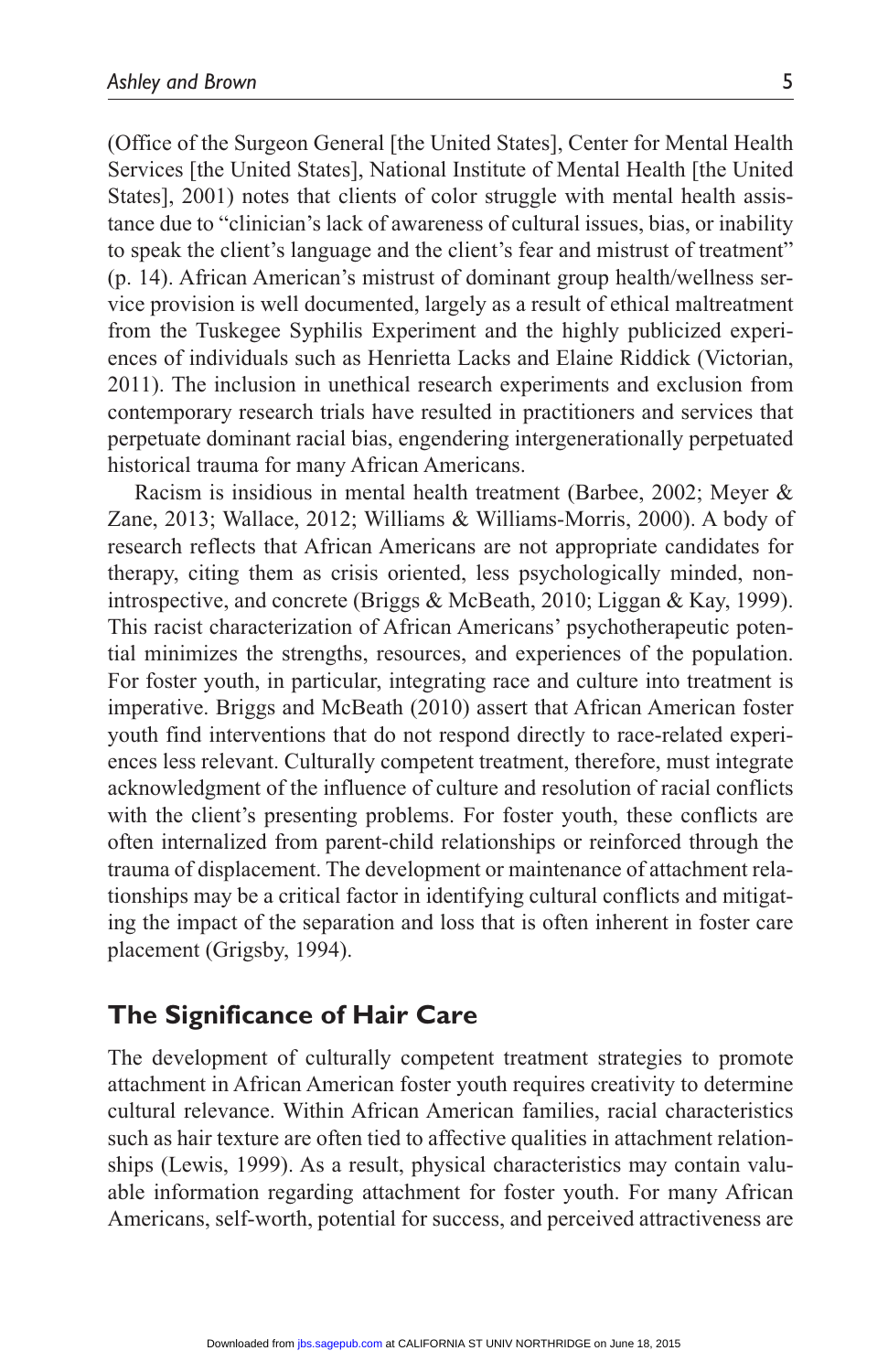determined by "factors such as the . . . kinkiness of their hair," and are perpetuated across generations (Neal & Wilson, 1989, p. 324; Parmer, Arnold, Natt, & Janson, 2004, p. 231). Hair is of elevated importance in the Black community (Johnson & Bankhead, 2013), with Black women spending over US\$5.7 billion on hair annually (<www.safecosmetics.org>). Neal and Wilson (1989) assert that issues related to hair more profoundly affect Black females than Black males, noting that adolescence in particular is heightened by conflict around physical characteristics. While hair is transculturally significant, it represents a sociopolitical statement, a reflection of internal psychological states, and a microcosm of how Black females view the world culturally, socially, politically, and historically (Bankhead & Johnson, 2014; Lewis, 1999; Parmer et al., 2004).

Hair combing interactions with a primary attachment figure offer children the opportunity for close contact and physical touch. African American hair requires repeated combing/brushing, patting, smoothing, and the application of oils or products, resulting in touch that is potentially nurturing and loving or harsh and painful (Lewis, 1999). Hair care retains a powerful role in attachment relationships for Black youth, and may provide both a context and a vehicle for attachment and nurturing. Hair combing interactions signify the critical role of skin-to-skin interaction, nurturing, and emotional intimacy between caregiver and child; furthermore, they offer an opportunity for internalized parental acceptance, racial identity, and improved self-esteem (Lewis, 1999). Awareness of these dynamics is essential for clinicians to address and treat vulnerable youth honoring culturally valid, fundamental needs.

# *Attachment tHAIRapy*

The significance of hair among African American females juxtaposed with a creative, strengths-based paradigm is the foundation of Attachment tHAI-Rapy. The Attachment tHAIRapy strategy paired hair care with mental health treatment; both services were provided over the course of 4 months. A trained agency psychotherapist and a licensed hair practitioner facilitated each Attachment tHAIRapy session. Nine female foster youth ranging in age from 10 to 18 years ( $M = 14.6$  years,  $SD = 2.29$ ) were offered four biweekly, private, in-home Attachment tHAIRapy sessions for an average of 3 hours (depending on the child's hair needs) for each girl. Participants included one girl each at ages 11 to 16 and three at age 17. Two of the 17-year-old participants were identical twins. All nine participants were receiving Wraparound services at a non-profit community mental health agency in Southern California, and resided with biological, kinship, or foster/resource families.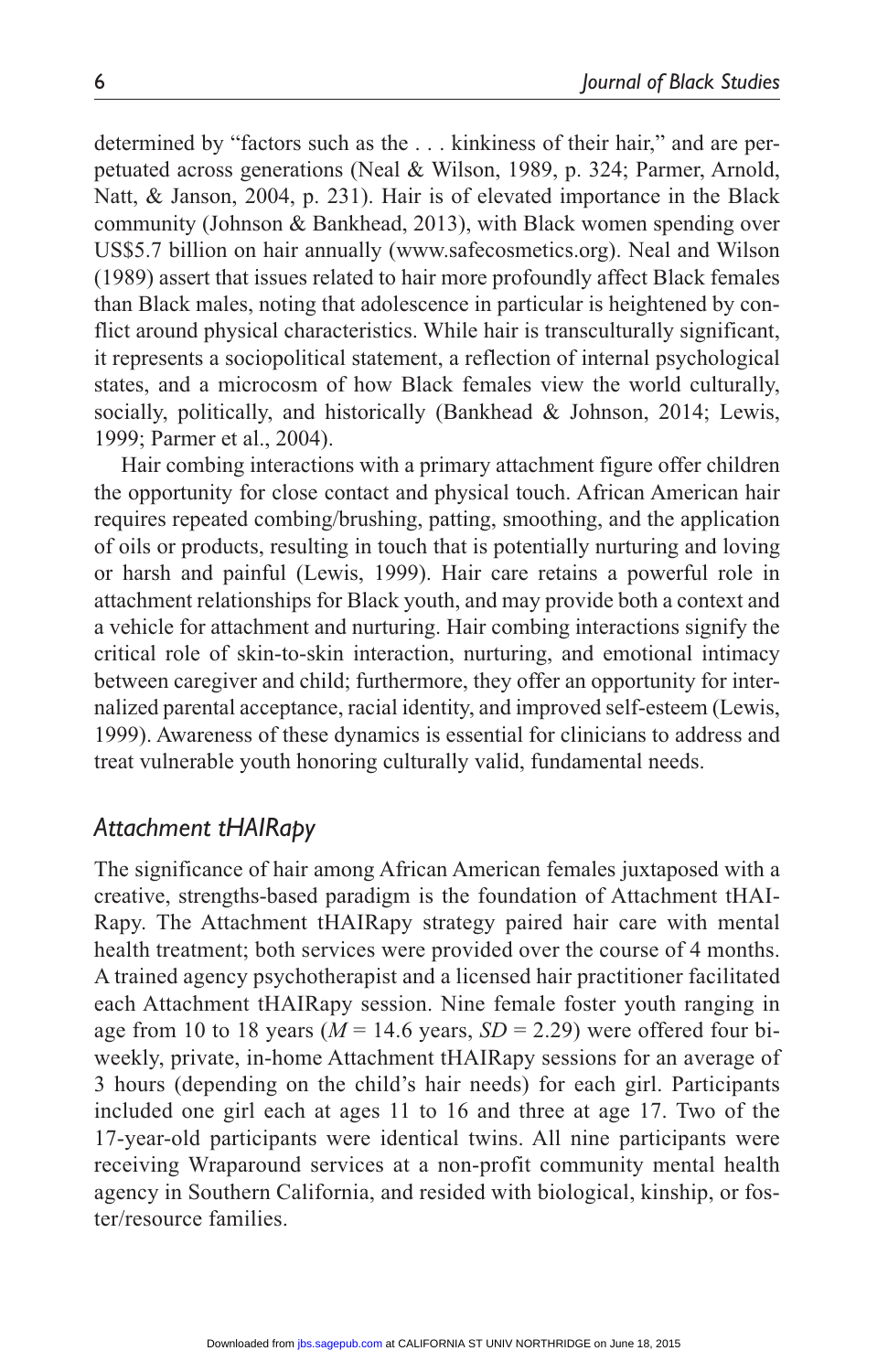Attachment tHAIRapy sessions were offered bi-weekly and were attended by the trained psychotherapist, licensed hair practitioner, and foster youth. Caregivers were invited to attend and verbally participate in therapeutic discourse at the request of the youth. Traditional therapy sessions alternated between each of the four Attachment tHAIRapy sessions, were facilitated using a solution-focused theoretical orientation, and were attended by the trained psychotherapist and the foster youth. All sessions focused on mental health and included hair care as a critical site of cultural exchange as well as an opportunity to reframe hair issues as they are connected to psychological and emotional health.

#### *Case Illustrations*

Findings from nine in-depth pre- and post-session interviews provide initial evidence for the utility of Attachment tHAIRapy as a framework for a creative, culturally relevant, and responsive, strengths-based treatment strategy with African American foster youth. Youth responses reflected several themes related to the overarching concepts of attachment, cultural competence, and mental health conveyed in the literature, including feelings about foster care, significant relationships, feelings about therapy, feelings about hair, and racial identity. This information is useful to build upon the one-size-fits-all theoretical and practice treatment models currently in existence and move toward a more culturally competent approach to therapy.

*Theme 1: Feelings about foster care.* The antiquated perspective of attachment as primarily a function of parent-child dynamics (Bowlby, 1988) may be insufficient in evaluating and addressing the needs of youth in foster care. Early attachment research affirms that secure attachment between parent and child critically affects behavior, serving as a prototype for future relationships (Ainsworth, 1989; Bowlby, 1977, 1980, 1988; Main, Kaplan & Cassidy, 1985). Although the participants' desire for attachment seemed consistent with previous literature, their approach toward relationships with attachment figures appeared decidedly cautious and tentative. Additional interviews with the participants reflected both positive and negative feelings about caregivers; however, the majority of responses indicated mixed reactions to caregivers, with considerable suspicion regarding trustworthiness:

I feel attached to my mom and I can attach to others, but I like to keep a distance.

Since I've been in foster care and since my mom has been using drugs . . . I keep my distance from her.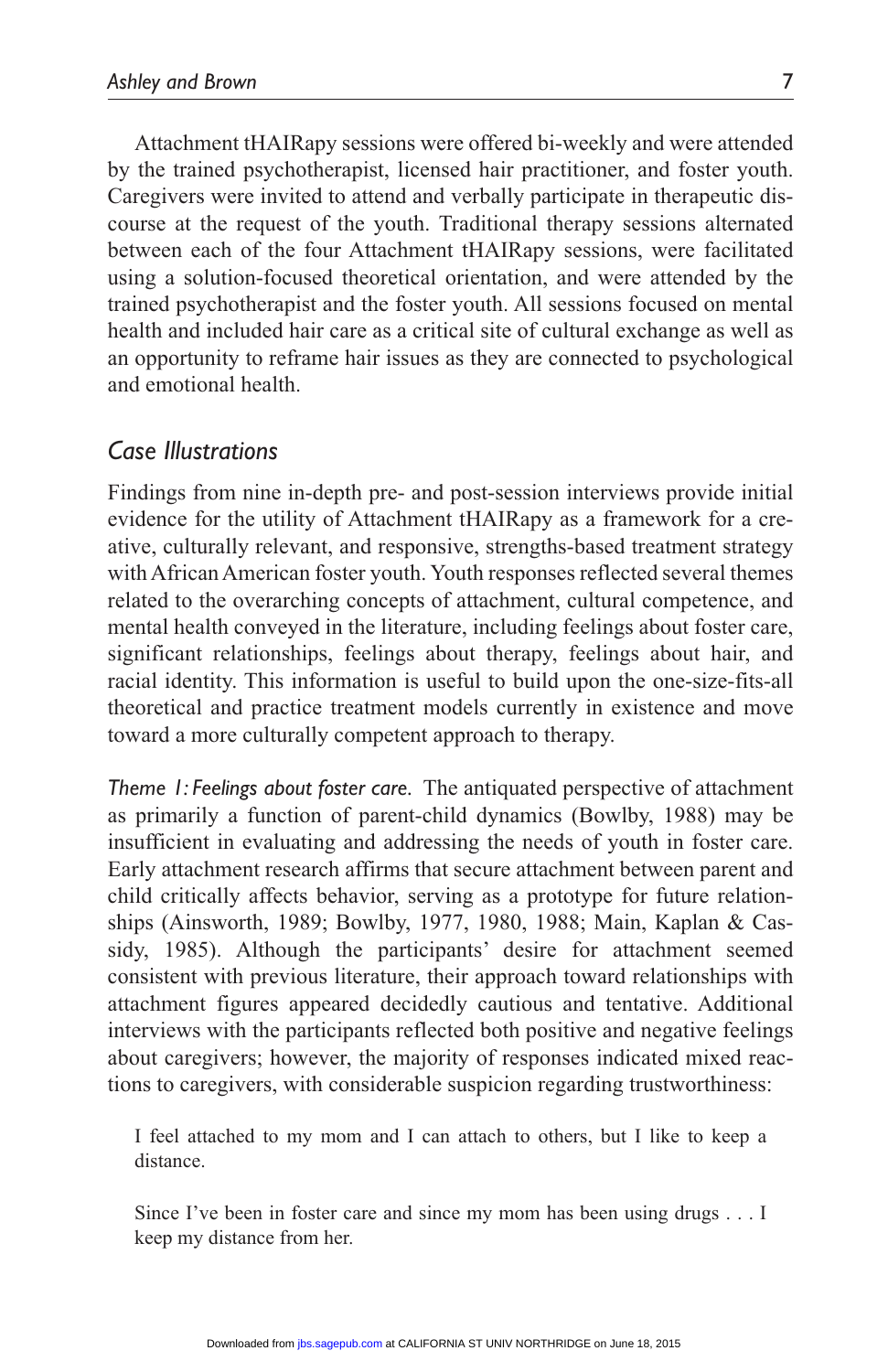There are ups and downs . . . I try and bond with my mom, but I feel suffocated by her.

Experiences with trauma, abuse, neglect, and subsequent (or the possibility of) foster care placement appear to challenge the development or maintenance of secure attachments with caregivers (Connors, 2011; Main, 1995; Mennen & O'Keefe, 2005). The participants asserted their intentions to sustain bonds with parents/caregivers but struggled to establish boundaries that would promote safety and healthy connection.

Following foster care placement, youth indicated they felt more attached to siblings, friends, and treatment professionals:

I am closest to my sister and my best friend.

With close friends, it's easy, but I feel judged by others.

With my mom, things changed since placement…since then, my sister is the one I can count on.

I am closest to the Wrap Team.

Contemporary attachment theory emphasizes the significance of how attachment relationships emerge and are shaped within particular cultural contexts (Haight, Kagle, & Black, 2003). Within the context of foster care, siblings who have a common experience of family dynamics, abuse or neglect, and the trauma of displacement may be most likely to provide attachment continuity. Friends and treatment professionals, such as hair care professionals or therapists, offer intimate, interpersonal interaction with boundaries established by the youth, providing an element of power and self-agency that may be lacking in their traditional parent-child dyad. These relationships may become powerful vehicles for healing attachment deficits and supporting healthy attachment relationships (Guy, 2011; Sroufe & Siegel, 2011).

*Theme 2: Significant relationships.* In-depth interviews revealed that the tangible result of having their hair done while receiving therapy positively affected the youth's self-esteem and relationships with others. Interviews with participants intimated that the isolation and internalized shame of foster care were somewhat mitigated by the positive experience of receiving hair care along with traditional therapy:

Even if they are in foster care, and their foster people aren't taking care of them, your hair always makes you look better…no matter what you have on.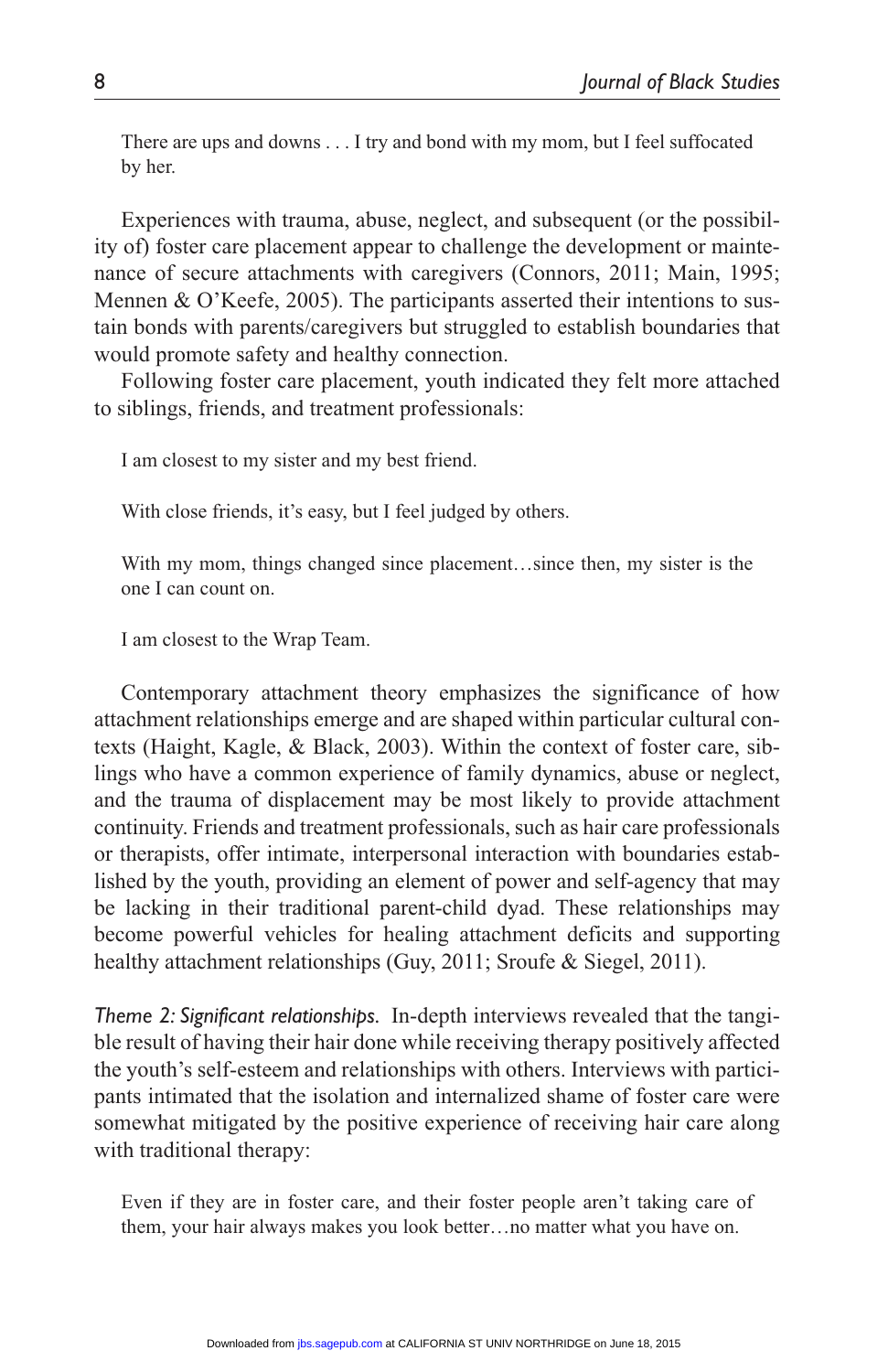I'm more confident, I feel better about my appearance. Other people are noticing me….I feel more sociable and I like people more.

This girl said something to me…before I would have hit her, but this time I didn't. No matter what she said, I felt good.

People used to say . . . foster kids are like, they're low and stuff, or they're dirty or poor. I don't know, I heard a lot of stuff about foster care, but then since I got in foster care, foster care offers you a lot of stuff, so hair therapy was like a bonus. Their self-esteem is raised and stuff. People are like "ugh, she's in foster care," like, but if she comes out with her hair looking nice, then people are like "ooh, she's in foster care! Ok…she's got her hair nice and stuff."

Culturally competent treatment with foster youth requires creativity to determine what is important to them and consideration of the complexities inherent in identifying with both African American and foster care cultures. As previously indicated, Briggs and McBeath (2010) posit that African American foster youth find interventions that do not respond to race-related experiences less relevant than interventions that directly confront race/culture. Strategies such as Attachment tHAIRapy that integrate the influence of culture on attachment with the clients' presenting problems may be fundamental to improving the functioning and relationships of foster youth.

Although the youth consistently indicated that talking with a therapist while receiving hair care services was helpful, they expressed ambivalence regarding caregivers being present during sessions. Caregiver involvement (or lack thereof) appeared to be beneficial only if it was clear that the caregiver was willing and available to participate in the project:

My mom was really involved . . . spends a lot of time with me.

My caregiver participated in the sessions and it brought us closer.

I would have liked her [mom] to be there cause I could talk about some stuff.

She [caregiver] could share some of her stories too.

I wouldn't want her [mom] there.

My caregiver isn't that involved.

The girls noted that because the services took place in the caregiver's home, the time and space did not belong to them and could be easily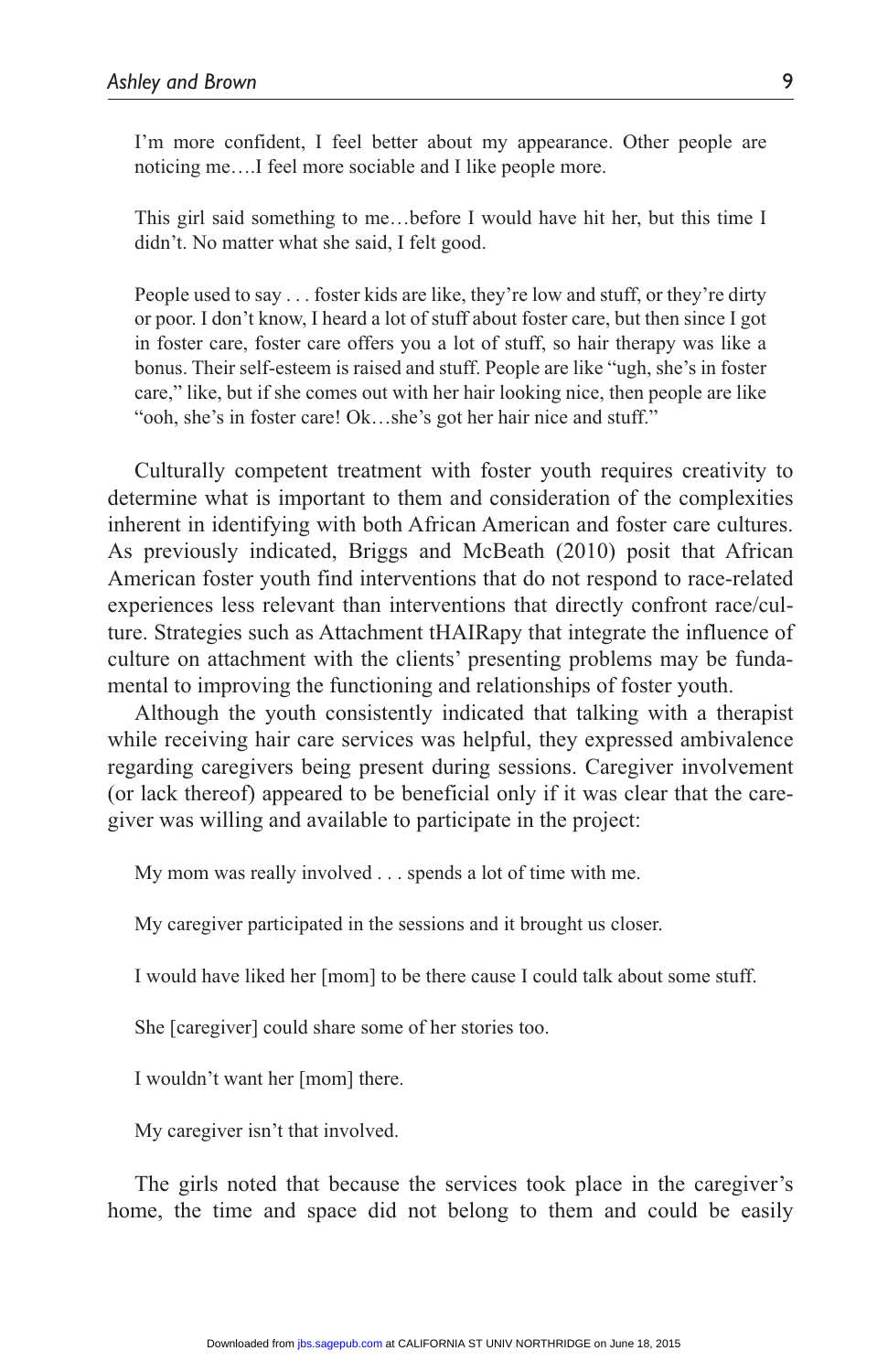eliminated. The youth referenced concerns about burdening the caregiver (e.g., being in the way, making the house dirty, or taking too much time), judgment, or retribution.

In keeping with Lewis (1999), hair was perceived as a powerful intermediary for interpersonal relations. Self-perception and caregiver interpretations of hair may have an impact on self-esteem, interpersonal relationships, and mental health (Lewis, 1999). Within African American families, hair is often tied to affective qualities in attachment relationships (Parmer et al., 2004). Caregivers thus have the potential to influence attachment, intrapsychic, and interpersonal relationships simply by their interest in and attention to the youth; however, a dearth of these qualities may promote distance, distrust, and isolation.

*Theme 3: Feelings about therapy.* Creating healthful attachment relationships may be a valuable strategy to concurrently address cultural conflicts and mitigate the impact of separation and loss inherent in foster care placement (Grigsby, 1994). The authors identified a shift in perspective regarding participants' relationship to therapy. Participants indicated the hair care process allowed for increased intimacy with the therapeutic team:

It was uncomfortable when things came up . . . I didn't feel good about them and they made me cry, but later it improved communication.

Therapy was important, but much more important after the hair part. I am more interested in therapy after this.

We talked about subjects more than we would normally.

It was the first time I could talk about how I should be and dress versus how I really am.

I was able to use this as a way to express and talk to people about things I don't usually get to talk about.

It appears that the Attachment tHAIRapy context provided a helpful vehicle for treatment engagement. Perhaps the youth were able to utilize the treatment team as attachment objects in the absence of caregiver involvement or as contemporaneous support for those with engaged caregivers. Or, it is possible that focusing on something other than their "problem" allowed participants to open up in ways that were previously uncomfortable. Including culturally relevant, responsive treatment options to African American foster youth may assist in developing healthy attachment relationships beyond the traditional parent-child dyad.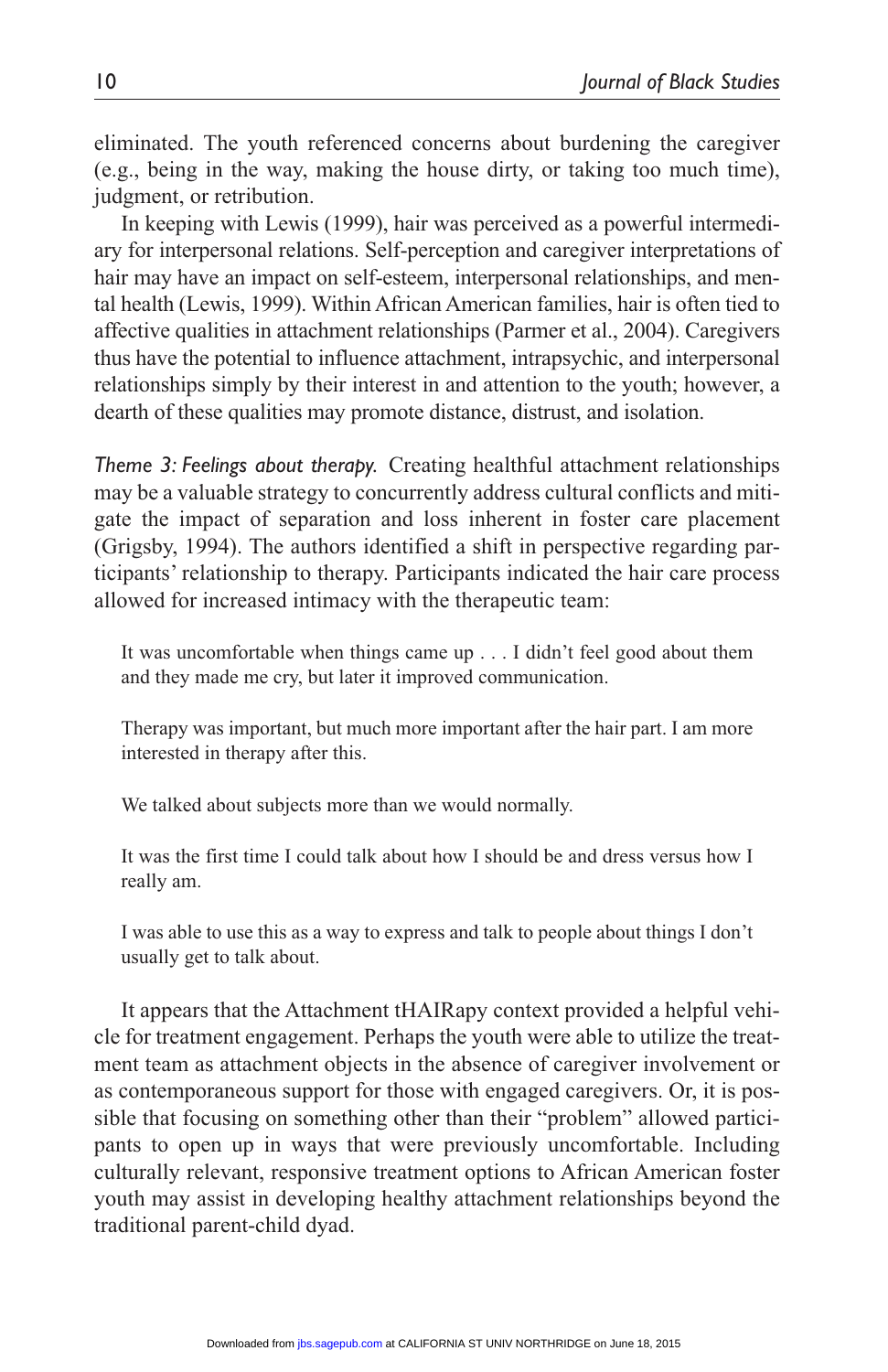Culturally competent treatment should integrate acknowledgment of the influence of culture and resolution of racial conflicts with the client's presenting problems and needs. For foster youth, these conflicts are often internalized from parent-child relationships or reinforced through the trauma of displacement. Thus, the benefits of development or maintenance of attachment relationships with African American foster youth may be twofold: to mitigate the impact of separation and loss inherent in foster care placement and to provide a vehicle for navigating cultural conflicts (Grigsby, 1994).

*Theme 4: Feelings about hair.* Many facets comprise self-esteem, including but not limited to an appraisal of a person's overall sense of self-worth or value and a variety of beliefs about the self, such as the appraisal of one's own appearance, beliefs, emotions, and behaviors (Hewitt, 2009). In-depth interviews revealed preliminary evidence that self-esteem differs by topic. Youth stated they liked themselves overall, but when questioned more deeply revealed dissatisfaction with themselves and/or their hair:

I don't care about my appearance. I only do my hair because I have to for school.

I don't like it and I don't care about it.

My feelings about my hair are bad.

Hair is of elevated importance in the Black community (Bankhead  $\&$ Johnson, 2014), with adolescent females in particular more profoundly affected by issues of hair and physical characteristics (Neal & Wilson, 1989; Parmer et al., 2004). Thus, adverse interpretations of the suitability of their hair have the potential to influence self-esteem, interpersonal relationships, and mental health. Despite the reported positive self-esteem among the participants, it is questionable how much of an impact incongruent and/or negative perceptions of hair have on overall self-concept.

A consistent theme among youth responses was frustration with the nature and condition of their hair, and a lack of clarity on how to manage it. As a result, many of the girls indicated a preference for chemicals (permanent straighteners or "perms") or adding hair to conceal their own hair (weaves or braids):

I don't know how to treat it. I like weaves. My hair is fine so it breaks easily. I wish my hair was longer.

I don't like it . . . when I part it, it does funny things.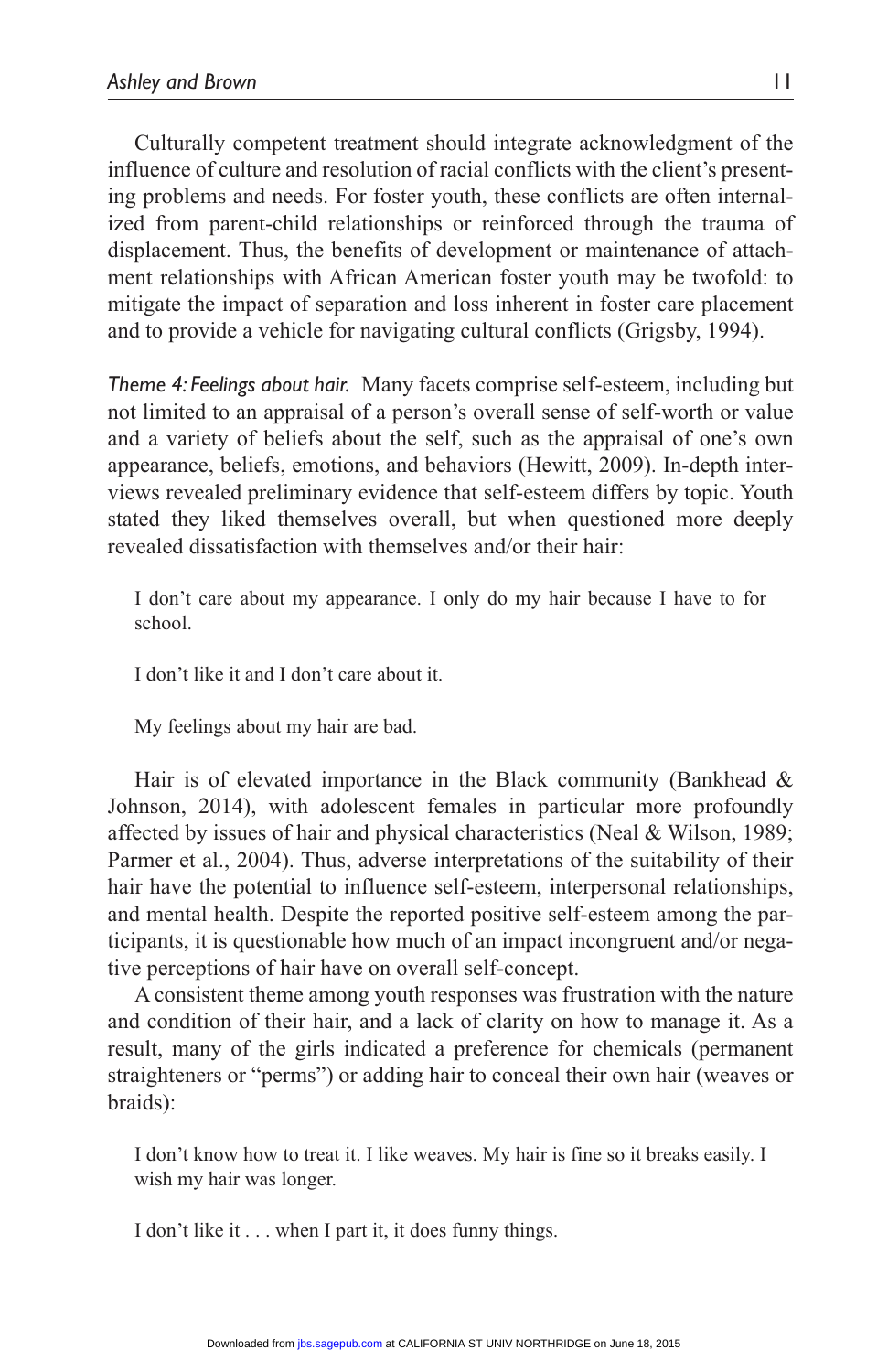It's difficult to maintain my natural hair. When I have a weave, I am a whole other person . . . I'm playful and feel good.

It's got to be a weave 24/7. Since I was 14, I either have braids in my hair to protect it or a weave.

I'm happy with my hair if I have a perm or a weave, but I don't feel happy without it. I will not go anywhere without a weave in my hair.

Black hair represents a reflection of internal psychological states and a microcosm of how Black females view the world (Lewis, 1999; Parmer et al., 2004). Youth responses reveal a deep sense of discontent and the desire to disguise their natural hair. It is undetermined if this is correlated with renunciation of cultural identity, a reflection of societal dominant narratives emphasizing Caucasian hair as a standard of beauty (see Johnson & Bankhead, 2013), lack of guidance regarding the care and maintenance of Black hair, a manifestation of trauma, or myriad other possibilities. However, further attention and research is necessary to identify and address issues of shame or self-loathing, which have the capacity to negate the influence of healthy attachment relationships and positive self-esteem building opportunities in the vulnerable African American foster youth population.

*Theme 5: Racial identity development.* The physical and emotional connection involved in African American hair combing interactions may also support acceptance of racial identity. Despite initial comments about dissatisfaction with the quality and texture of their hair, further interviews revealed a newfound interest in the maintenance of their natural hair. However, participants noted that embracing their own hair would be impossible without support and guidance:

If somebody comes and trains your hair, I wouldn't mind wearing my natural hair.

If you don't know how to take care of your hair, it's easier to just braid it up and put a weave in it. But if you have someone professional come and wash and conditioner it . . . clip your ends…then you can work with the natural hair.

If someone would sit down and really tell me how to take care of my hair and really show me how to do it, I would wear my natural hair.

The hair is still bad hair, like, it needs to be trained or people will just wear fake hair again.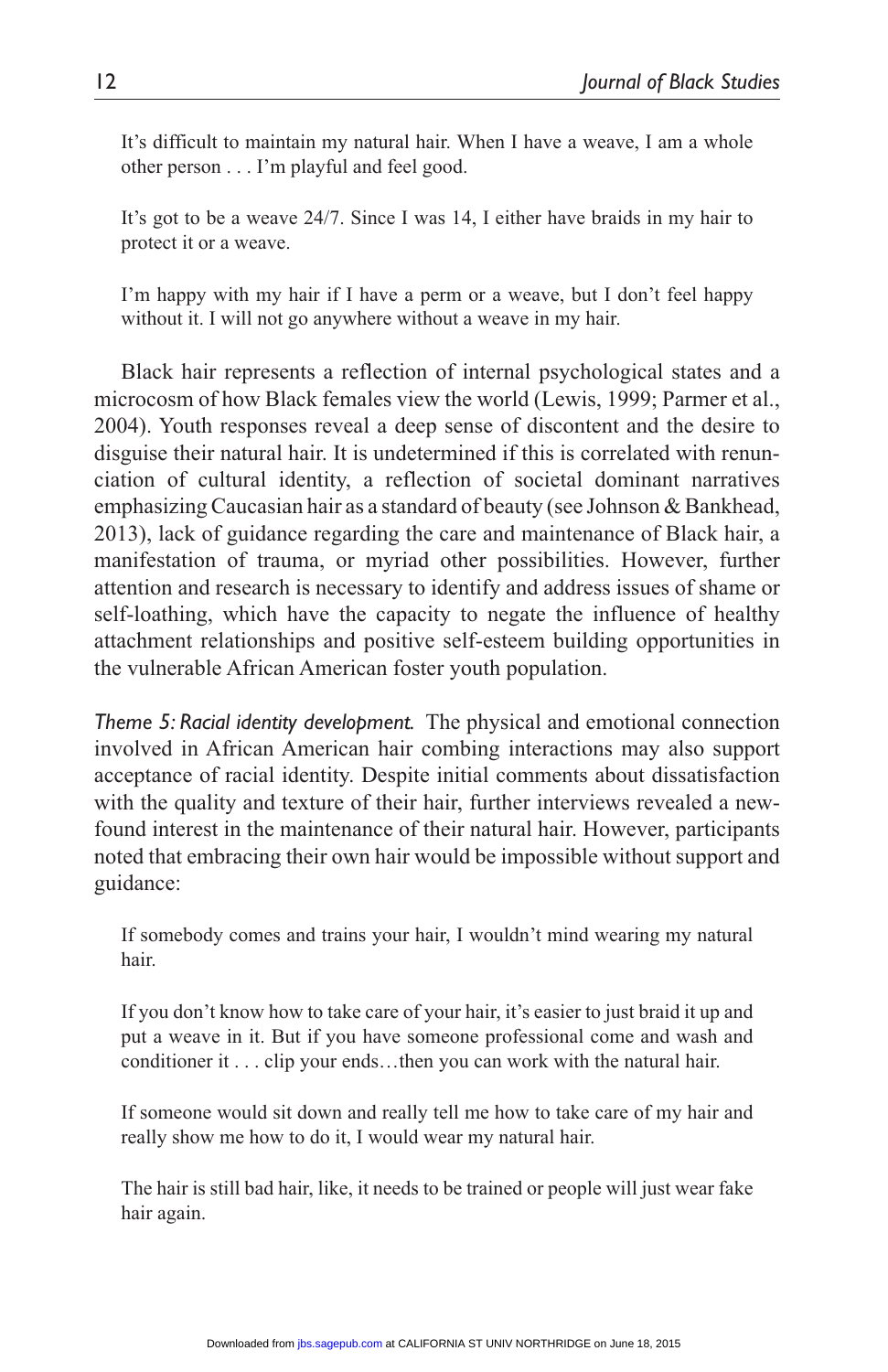The participants' comments speak to the inextricable connection between attachment and hair care for African American youth. Consistently they asserted that in order to feel confident about their natural hair, and perhaps themselves, they needed ongoing support and guidance. Hair care interactions may address innumerable parenting needs by providing a context for healthy touch, nurturing, emotional intimacy, and fostering the potential for attachment (Lewis, 1999). Furthermore, a healthy racial identity may help youth of color increase resilience (Rowley, Cooper, & Clinton, 2006). For African American foster youth, especially females, hair care may be an invaluable vehicle to support healthy racial identity development and improved relationships, elements absent from traditional treatment models.

## **Conclusion**

Few studies identify culturally competent mental health interventions for African American foster youth, with even fewer focusing on attachment. The provision of culturally insensitive therapeutic services may compound the marginalization experienced by foster youth and may result in poor adjustment, increased need for psychiatric care, and worsened mental health outcomes (Briggs & McBeath, 2010). Briggs and McBeath (2010) posit that infusing a cultural focus, retaining culturally specific knowledge, and engaging in culturally sensitive interactions are necessary for culturally competent child welfare practice. Furthermore, drawing on strengths such as resilience, social support, and feelings of connectedness are critical methods of improving mental health in African American youth (Wallace, 2012).

The development of treatment strategies to promote attachment in African American foster youth requires creativity to determine what is culturally relevant for them. Within African American families, racial characteristics such as hair texture are often tied to affective qualities in attachment relationships (Lewis, 1999). As a result, physical characteristics may contain valuable information regarding attachment for foster youth. For many African Americans, hair is intergenerationally meaningful and may be a powerful vehicle for intervention and connection.

This small pilot study using in-depth interviews provides initial support for the usefulness of Attachment tHAIRapy with African American foster youth. In keeping with challenges inherent in conducting research with vulnerable populations, several participants were not able to complete a follow-up interview due to serious circumstances such as hospitalization or incarceration. The reasons for lack of follow up may be representative of the experiences and challenges of the foster care system, which directly speaks to the need for culturally sensitive therapy for this vulnerable population. Benoit, Jansson,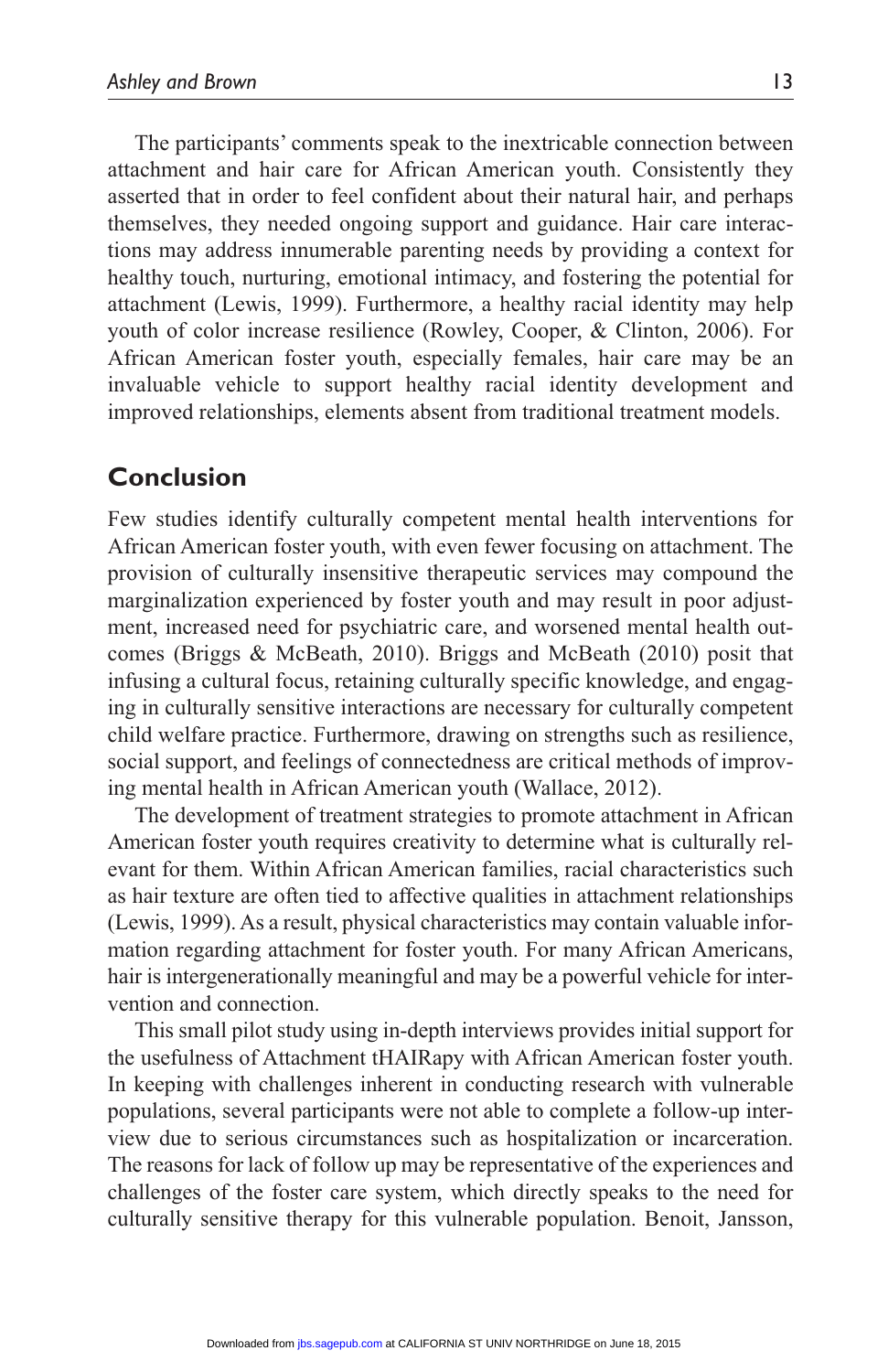Millar, and Phillips (2005) add that the inclusion of non-dominant perspectives in research may require smaller sample sizes to reach underresearched, hard-to-reach populations that make random sampling all but impossible. We recognize the limitations of our project, and encourage future research to examine the effects of Attachment tHAIRapy, or perhaps similar culturally competent creative treatment strategies, using a more rigorous study design and/or larger sample. Nevertheless, our results suggest that combining hair care interactions with psychotherapy is a viable, ethnically relevant context for promoting attachment, self-esteem, and improved racial identity with African American foster females.

The Attachment tHAIRapy project hinges upon the integral role of hair for African American females, utilizing hair care as a vehicle for acknowledging culture and promoting attachment in a therapeutic context. Research contends that treatment providers need to move toward combining generalized cultural competence information with information specific to the needs of the disenfranchised clients with whom they work (Gentlewarrior, Martin-Jearld, Skok, & Swetser, 2008). It is imperative that interventions to promote safe environments and support healthful relationships are established and implemented in a culturally pertinent context in order to be effective with marginalized African American foster youth who are heavily influenced by both African American and foster care cultures.

African American foster youth are uniquely challenged with the task of healing from abuse or neglect while navigating the complexities of the child welfare system from a position of disproportionate overrepresentation. Creative interventions that acknowledge the significance of culture may be a means to identify culturally relevant, responsive, competent treatment. The findings detailed in this article contribute to the theory and practice of culturally competent treatment by proposing a unique approach that is strength based rather than deficit based. For a population challenged by the vicissitudes of abuse, neglect, loss, trauma, displacement, and stigma, a culturally competent emphasis on strengths may be the key to effective treatment.

#### **Declaration of Conflicting Interests**

The authors declared no potential conflicts of interest with respect to the research, authorship, and/or publication of this article.

#### **Funding**

The authors received no financial support for the research, authorship, and/or publication of this article.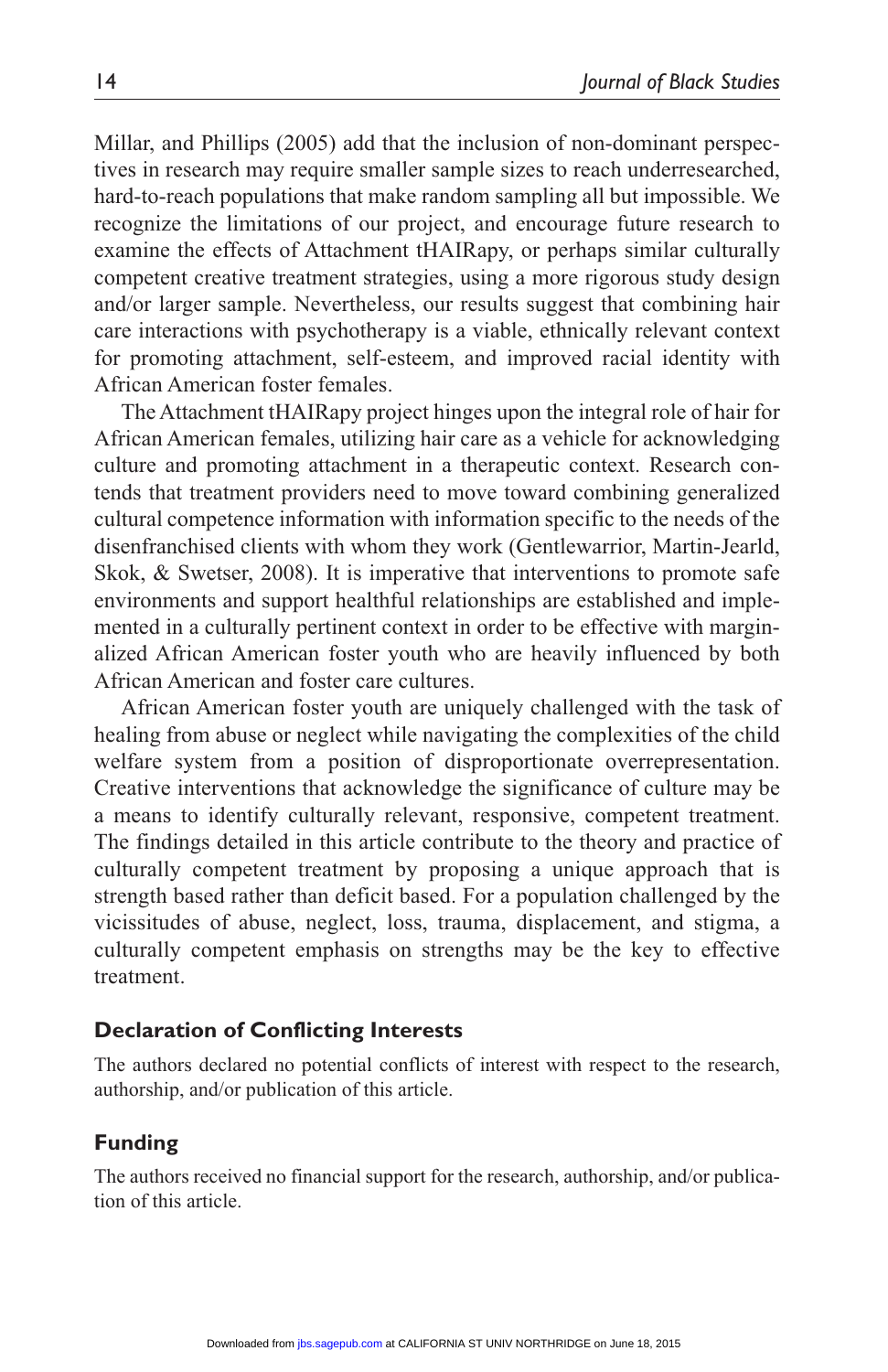#### **References**

- Ainsworth, M. (1989). Attachments beyond infancy. *American Psychologist*, *44*, 709-716.
- Baker, A. J., Kurland, D., Curtis, P., Alexander, G., & Papa-Lentini, C. (2007). Mental health and behavioral problems of youth in the child welfare system: Residential treatment centers compared to therapeutic foster care in the odyssey project population. *Child Welfare*, *86*, 97-123.
- Bankhead, T., & Johnson, T. (2014). Self esteem, hair esteem and Black women with natural hair. *International Journal of Education and Social Science*, *1*, 92-102.
- Barbee, E. (2002). Racism and mental health. *Journal of the American Psychiatric Nurses Association*, *8*, 194-199.
- Benoit, C., Jansson, M., Millar, A., & Phillips, R. (2005). Community-academic research on hard-to-reach populations: Benefits and challenges. *Qualitative Health Research*, *15*, 263-282.
- Bowlby, J. (1969). Attachment and loss, volume i: Attachment.
- Bowlby, J. (1977). The making and breaking of affectional bonds. *British Journal of Psychiatry*, *130*, 201-210.
- Bowlby, J. (1980). *Attachment and loss: Sadness and depression* (Vol. 3). New York, NY: Basic Books.
- Bowlby, J. (1988). *A secure base: Parent-child attachment and healthy human development*. New York, NY: Basic Books.
- Briggs, H. E. (2009). The fusion of culture and science: Challenges and controversies of cultural competency and evidenced-based practice with an African American family advocacy network. *Children and Youth Services Review*, *31*, 1172-1179.
- Briggs, H. E., & McBeath, B. (2010). Infusing culture into practice: Developing and implementing evidence-based mental health services for African American foster youth. *Child Welfare*, *89*, 31-60.
- Chipungu, S. S., & Bent-Goodley, T. B. (2004). Meeting the challenges of contemporary foster care. *The Future of Children: Child, Family and Foster Care*, *14*, 74-93.
- Connors, M. E. (2011). Attachment theory: A "secure base" for psychotherapy integration. *Journal of Psychotherapy Integration*, *21*, 348-362.
- Courtney, M. E., Barth, R. P., Berrick, J. D., & Brooks, D. (1996). Race and child welfare services: Past research and future directions. *Child Welfare: Journal of Policy, Practice, and Program*, *75*, 99-137.
- Courtney, M. E., & Skyles, A. (2003). Racial disproportionality in the child welfare system. *Children and Youth Services Review*, *25*, 355-358.
- Curtis, P., Dale, G., & Kendall, J. (1999). *The foster care crisis*. Lincoln: University of Nebraska Press.
- Denby, R. W., Curtis, C. M., & Alford, K. A. (1998). Family preservation services and special populations: The invisible target. *Families in Society: The Journal of Contemporary Social Services*, *79*, 3-14.
- Dykas, M., Woodhouse, S., Jones, J., & Cassidy, J. (2014). Attachment-related biases in adolescents' memory. *Child Development*, *85*, 2185-2201.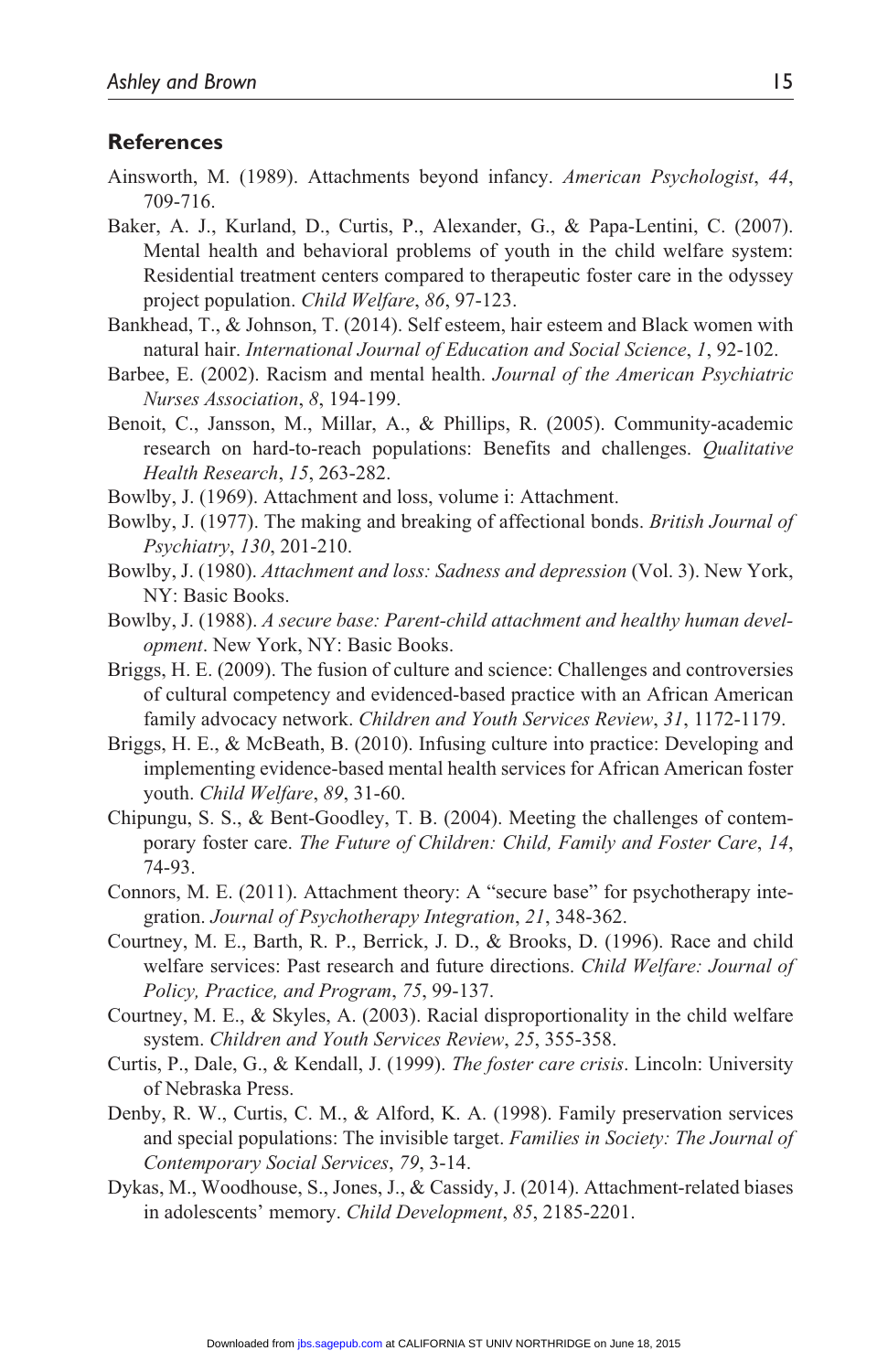- Fitton, V. (2012). Attachment theory: History, research, and practice. *Psychoanalytic Social Work*, *19*, 121-143.
- Garland, A. F., Landsverk, J. A., & Lau, A. S. (2003). Racial/ethnic disparities in mental health service use among children in foster care. *Children and Youth Services Review*, *25*, 491-507.
- Gentlewarrior, S., Martin-Jearld, A., Skok, A., & Swetser, K. (2008). Culturally competent feminist social work: Listening to diverse people. *Affilia: Journal of Woman and Social Work*, *23*, 210-222.
- Grigsby, R. K. (1994). Maintaining attachment relationships among children in foster care. *Families in Society*, *75*, 269-276.
- Guy, E. R. (2011). Stories of resilience and attachment in foster youth. *Dissertation Abstracts International: Section B: The Sciences and Engineering*, *72*(1-B), 570.
- Haight, W. L., Kagle, J. D., & Black, J. E. (2003). Understanding and supporting parent-child relationships during foster care visits: Attachment theory and research. *Social Work*, *48*, 195-207.
- Harris, M. S., & Hackett, W. (2008). Decision points in child welfare: An action research model to address disproportionality. *Children and Youth Services Review*, *30*, 199-215.
- Hewitt, J. P. (2009). *Oxford handbook of positive psychology*. Oxford, UK: Oxford University Press.
- Howe, D. (2006). Disabled children, maltreatment and attachment. *British Journal of Social Work*, *36*, 743-760.
- Israel, P., & Diamond, G. (2013). Feasibility of attachment based family therapy for depressed clinic-referred Norwegian adolescents. *Clinical Child Psychology and Psychiatry*, *18*, 334-350.
- Johnson, T. A., & Bankhead, T. (2013). Hair It Is: Examining the Experiences of Black Women with Natural Hair. *Open Journal of Social Sciences*, 2014.
- Knott, T., & Giwa, S. (2012). African American disproportionality within CPS and disparate access to support services: Review and critical analysis of the literature. *Residential Treatment for Children & Youth*, *29*, 219-230.
- Lewis, M. L. (1999). Hair combing interactions: A new paradigm for research with African American mothers. *American Journal of Orthopsychiatry*, *69*, 504-514.
- Liggan, D. Y., & Kay, J. (1999). Race in the room: Issues in the dynamic psychotherapy of African Americans. *Transcultural Psychiatry*, *36*, 195-209.
- Main, M. (1995). Recent studies in attachment: Overview, with selected implications for clinical work. In S. Goldberg, R. Muir, & J. Kerr (Eds.), *Attachment Theory: Social, developmental and clinical perspectives*. Hillsdale, N.J.: Analytic Press.
- Main, M., Kaplan, N., & Cassidy, J. (1985). Security in infancy, childhood and adulthood: A move to the level of representation. *Monographs of the Society for Research in Child Development*, 50, 1/2, Growing Points of Attachment Theory and Research, 66-104.
- McRoy, R. G. (2005). Overrepresentation of children and youth of color in foster care. *Child welfare for the twenty-first century: A handbook of practices, policies and programs*, 623-634.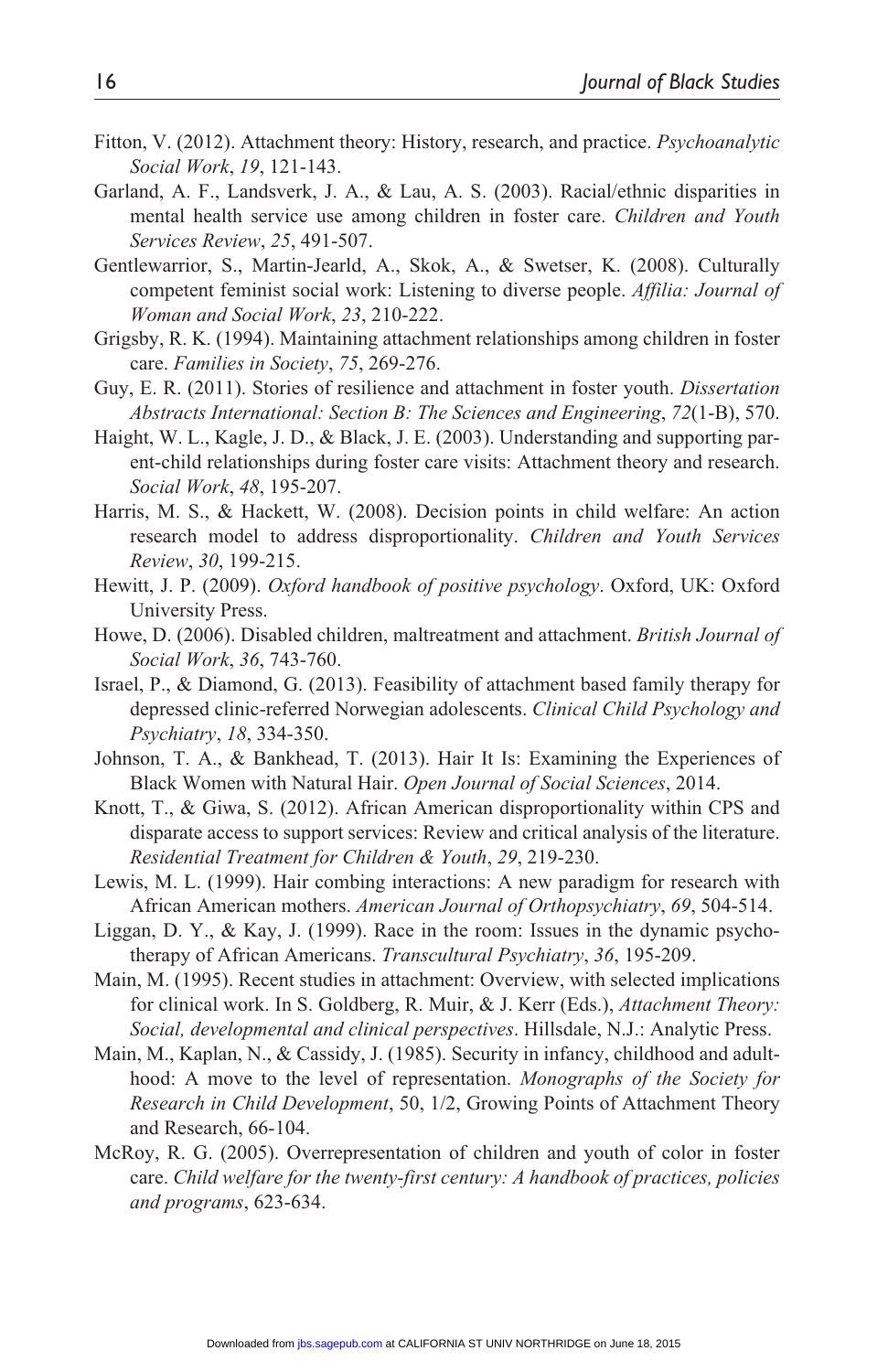- Mennen, F. E., & O'Keefe, M. (2005). Informed decisions in child welfare: The use of attachment theory. *Children and Youth Services Review*, *27*, 577-593.
- Meyer, O., & Zane, N. (2013). The influence of race and ethnicity in clients' experiences of mental health treatment. *Journal of Community Psychology*, *41*, 884-901.
- Moore, J. (2006). "Theatre of attachment": Using drama to facilitate attachment in adoption. *Adoption & Fostering*, *30*, 64-73.
- Neal, A. M., & Wilson, M. L. (1989). The role of skin color and features in the Black community: Implications for Black women and therapy. *Clinical Psychology Review*, *9*, 323-333.
- Needell, B. (2006). Race/ethnic disproportionality and disparity in child welfare: New views, new measures. In *Symposium on Fairness and Equity Issues in Child Welfare Training*. Berkeley, CA.
- Office of the Surgeon General (US); Center for Mental Health Services (US); National Institute of Mental Health (US). (2001). *Mental health: Culture, race, and ethnicity: A supplement to mental health: A report of the surgeon general*. Rockville, MD: Substance Abuse and Mental Health Services Administration. Retrieved from <http://www.ncbi.nlm.nih.gov/books/NBK44243>
- Padykula, N., & Conklin, P. (2010). The self-regulation model of attachment trauma and addiction. *Clinical Social Work Journal*, *38*, 351-360.
- Parmer, T., Arnold, M. S., Natt, T., & Janson, C. (2004). Physical attractiveness as a process of internalized oppression and multigenerational transmission in African American families. *The Family Journal*, *12*, 3, 230-242.
- Ponciano, L. (2010). Attachment in foster care: The role of maternal sensitivity, adoption, and foster mother experience. *Child & Adolescent Social Work Journal*, *27*, 97-114.
- Price, J. M., & Glad, K. (2003). Hostile attributional tendencies in maltreated children. *Journal of Abnormal Child Psychology*, *31*, 329-343.
- Rowley, S. J., Cooper, S. M., & Clinton, Y. C. (2006). Family and school support for healthy racial identity development in African American youth. *The Crisis in Youth Mental Health: Critical Issues and Effective Programs*, *3*, 79-98.
- Snyder, R., Shapiro, S., & Treleaven, D. (2012). Attachment theory and mindfulness. *Journal of Child and Family Studies*, *21*, 709-717.
- Spieker, S., Oxford, M., Kelly, J., Nelson, E., & Fleming, C. (2012). Promoting first relationships: Randomized trial of a relationship-based intervention for toddlers in child welfare. *Child Maltreatment*, *17*, 271-286.
- Sroufe, A., & Siegel, D. J. (2011). *The verdict is in: The case for attachment theory*. Retrieved from <www.drdansiegel.com/uploads/1271-the-verdict-is-in.pdf>
- U.S. Government Accountability Office. (2007, December). *Policy & Practice*, *65*(4), 39. Retrieved from [http://libproxy.csun.edu/login?url=http://go.galegroup.com/](http://libproxy.csun.edu/login?url=http://go.galegroup.com/ps/i.do?id=GALE%7CA176979697&v=2.1&u=csunorthridge&it=r&p=EAIM&sw=w&asid=aeedf834252dabde7539d43e2f7e9953) [ps/i.do?id=GALE%7CA176979697&v=2.1&u=csunorthridge&it=r&p=EAIM&](http://libproxy.csun.edu/login?url=http://go.galegroup.com/ps/i.do?id=GALE%7CA176979697&v=2.1&u=csunorthridge&it=r&p=EAIM&sw=w&asid=aeedf834252dabde7539d43e2f7e9953) [sw=w&asid=aeedf834252dabde7539d43e2f7e9953](http://libproxy.csun.edu/login?url=http://go.galegroup.com/ps/i.do?id=GALE%7CA176979697&v=2.1&u=csunorthridge&it=r&p=EAIM&sw=w&asid=aeedf834252dabde7539d43e2f7e9953)
- van den Dries, L., Juffer, F., van IJzendoorn, M., & Bakermans-Kranenburg, M. (2009). Fostering security? A meta-analysis of attachment in adopted children. *Children and Youth Services Review*, *31*, 410-421.